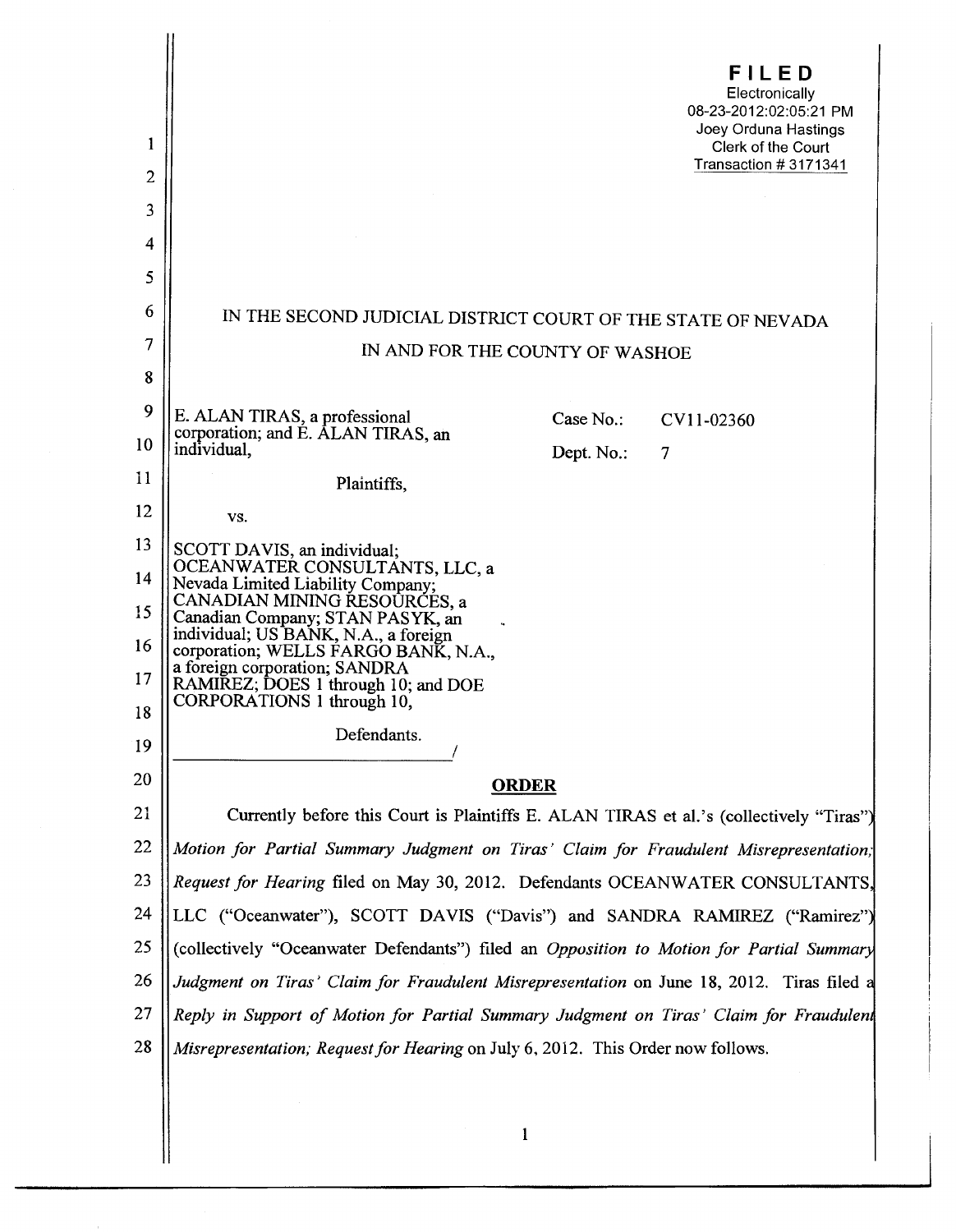1

## SUMMARY JUDGMENT STANDARDS

2 3 4 5 6 7 8 9 10 11 12 Summary judgment is proper only if no genuine issue of material fact exists and the moving party is entitled to judgment as a matter of law. NEV. R. CIV. P. 56(c); see Wood v. Safeway, Inc., 121 Nev. 724, 729, 121 P.3d 1026, 1029 (2005). The moving party bears the initial burden of proving there is no genuine issue of material fact. Maine v. Stewart, 109 Nev. 721, 726-27, 857 P.2d 755, 758 (1993). Once the moving party satisfies this burden, however, the burden shifts to the nonmoving party to show the existence of a genuine issue of materia fact. Id. at 727. While the pleadings and the record must be construed in the light most favorable to the nonmoving party, the party must do more than simply show there is some metaphysical doubt as to the operative facts. Wood, 121 Nev. at 729. To avoid having summary judgment entered against it, the party must, by affidavit or otherwise, set forth *specific facts* demonstrating the existence of a genuine issue for trial. Id. (Emphasis added.)

13

## DISCUSSION

14 This Court will not recount the facts of this case. The parties are familiar with them and 15 || this Court has previously recounted them on two occasions. Here, Tiras seeks summary 16 17 18 19 20 21 22 23 adjudication on his Fourth Claim for Relief contained in his *Second Amended Complaint,* a clai for fraudulent misrepresentation. Tiras avers no genuine issue of material fact exists regarding whether Oceanwater Defendants, particularly Davis, intentionally misrepresented to Tiras that Tiras transfer funds to Davis. Tiras avers Davis knew the funds were unavailable bu I intentionally concealed this fact from Tiras. In addition, Tiras requests punitive damages and a hearing to determine the proper amount of those damages. For the reasons stated below, this Court finds summary judgment is appropriate but that a hearing on punitive damages i improper.

## 24 Legal Standards

25 26 27 28 To state a claim for fraudulent misrepresentation, a plaintiff must allege: (1) th defendant made a misrepresentation; (2) the defendant knew or believed the representation wa false; (3) the defendant intended to induce the plaintiff to act or to refrain from acting in reliance on the misrepresentation; (4) the plaintiff justifiably relied upon the misrepresentation; and (5

2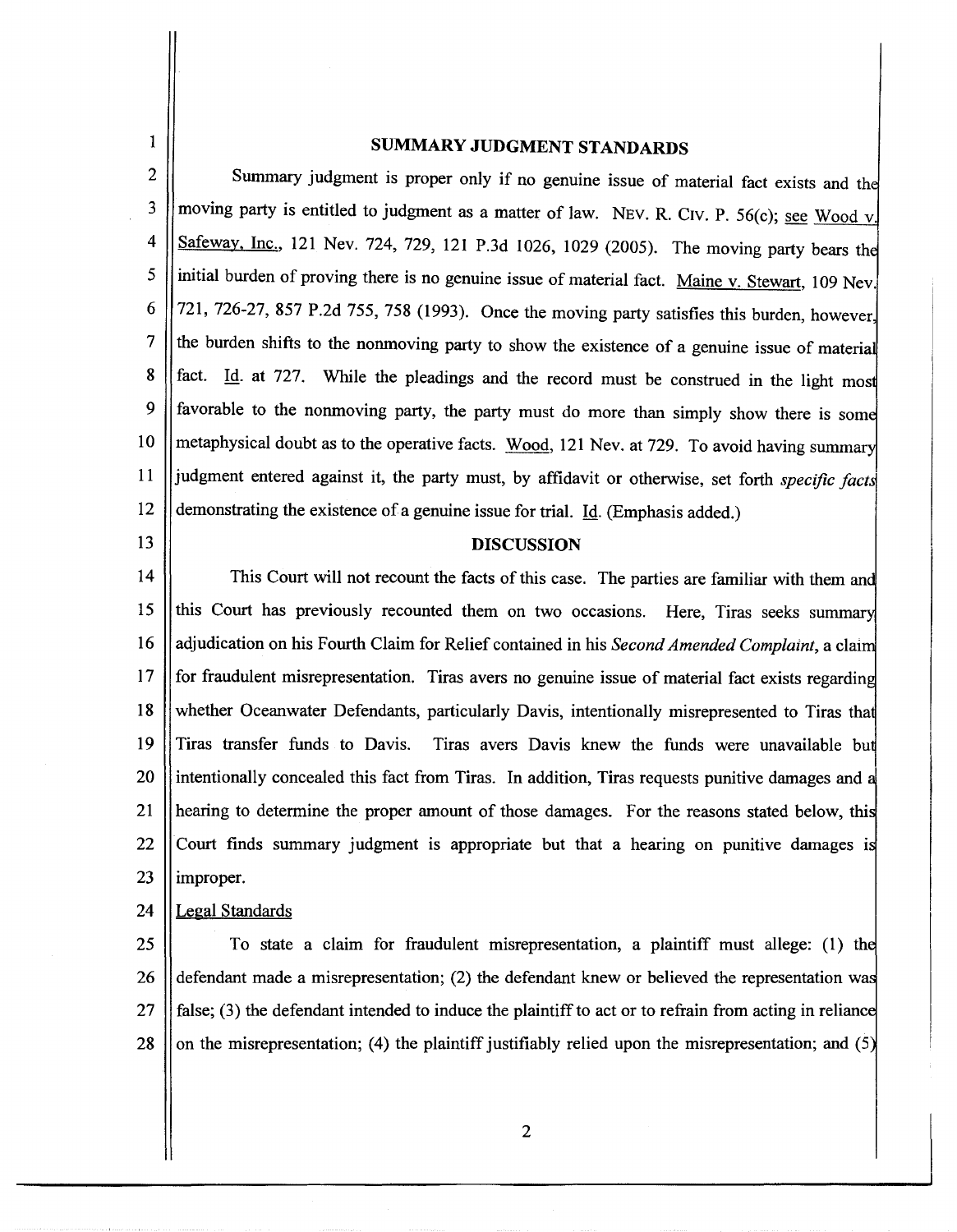2 the plaintiff suffered damages from such reliance. Bulbman, Inc. v. Nevada Bell, 108 Nev. 105, 111, 825 P.2d 588, 592 (1992) (per curiam) (citation omitted).

 $\vert$ 

3 4 5 6 7 8 9 10 11 12 13 A plaintiff bears the burden of proving each element of a fraud claim by "clear an convincing evidence." Id. at 110-111, 825 P.2d at 592. This is because fraud has a stricter pleading standard under NRCP 9(b), which requires a party alleging fraud to state "the circumstances constituting fraud . . . with particularity." NEV. R. CIV. P. 9(b); see Ivory Ranch, Inc. v. Quinn River Ranch, Inc., 101 Nev. 471, 472-73, 705 P.2d 673, 675 (1985) (explaining NRCP 9(b)'s stricter pleading standard exists "in order to afford adequate notice to the opposing party"). To plead with particularity, the movant must aver "the time, the place, the identity of the parties involved, and the nature of the fraud." Rocker v. KPMG LLP, 112 Nev. 1185, 1192, 148 P.3d 703, 708 (2006), abrogated on other grounds by Buzz Stew, *supra,* 124 Nev. at 228 181 P.3d at 672 (quoting Brown v. Kellar, 97 Nev. 582, 583-84, 636 P.2d 874, 874 (1981)). Legal Analysis

14 15 16 17 18 19 20 21 22 23 24 In this case, this Court has previously concluded "Tiras has clearly shown Davis knew he  $\mathbf{I}$ had no right to the \$200,000.00 before he authorized Tiras to execute the transfer to his bank account in San Francisco." (See Tiras v. Davis, CV11-02360 at p. 8 (May 25, 2012)). This Court reached this conclusion after finding plain evidence in the record that Davis received check from A4 Diamond ("A4") and then drafted a check in the amount of \$200,000.0 (Canadian Dollars) made payable to Tiras and drawn on A4's account. Tiras then deposited thi check in a Client Trust Account. In the meantime, A4 placed a stop payment on the check it sent to Davis and notified Davis of that stop payment. Nevertheless, knowing of the stop paymen and concealing the information from Tiras, Davis directed Tiras to electronically transfe \$202,000.00 in Tiras's Client Trust Account to Oceanwater's Wells Fargo account in San Francisco.<sup>1</sup>

25

1

26

<sup>27</sup>  28 <sup>1</sup> In their *Opposition*, Oceanwater Defendants take issue with this Court's previous factual findings in an attempt to conduct parallel litigation on several pending motions they have filed seeking reconsideration, or a setting aside, o previous judgments. Aside from improperly conducting parallel litigation on issues immaterial to the instant matter, Oceanwater Defendants' assertions regarding the factual record are behed by the actual record, whtch this Court ha closely reviewed, considered and entered judgment upon.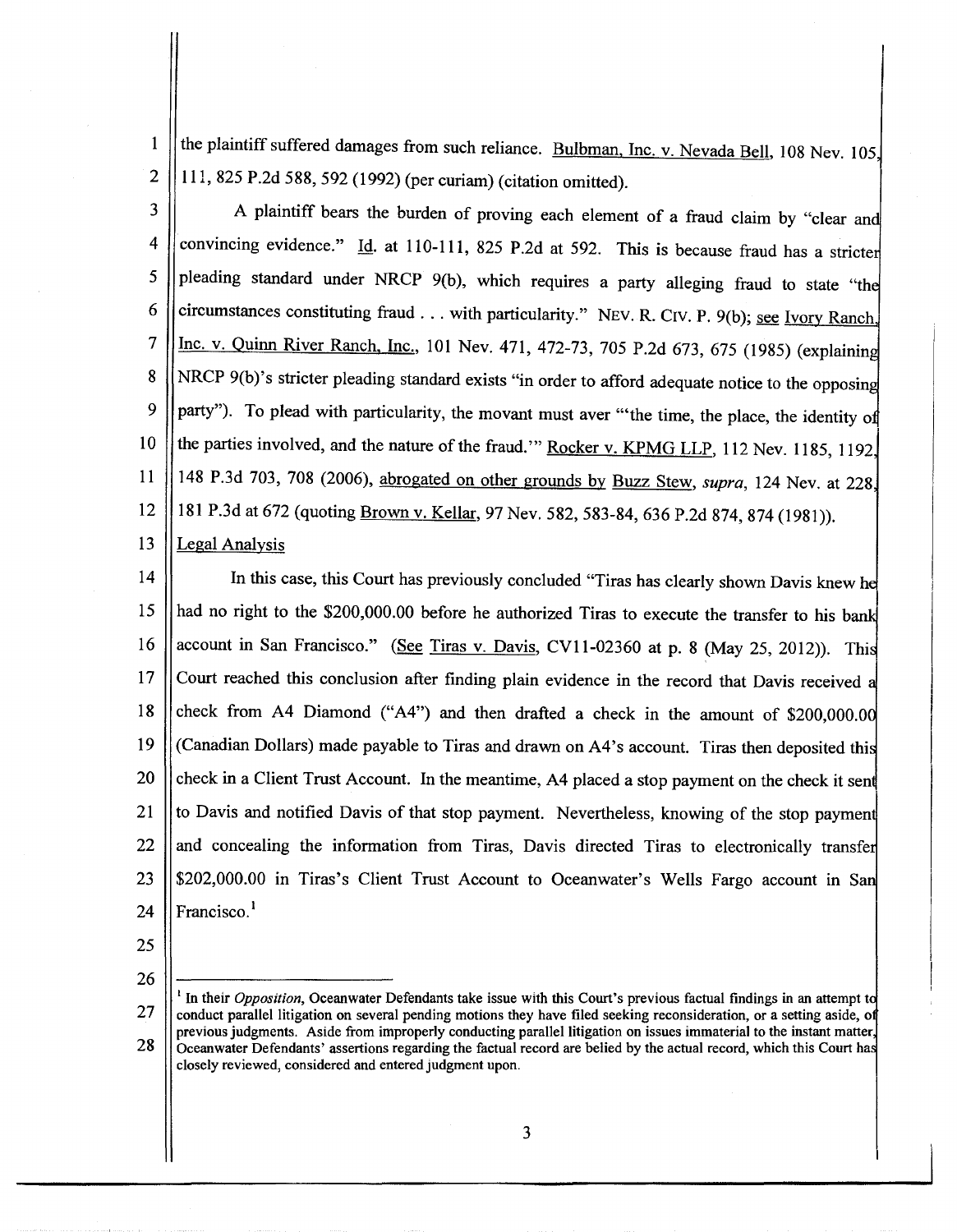$\mathbf{1}$ These previous findings of fact have been decided and they are further bolstered by the 2 evidence Tiras has presented here. Davis misrepresented the propriety---or intentionally 3 concealed the impropriety--of the source of funds from which Tiras transferred the \$202,000.00. Davis knew the representation was false because A4 advised him to "return the cheque to [A4's] 4 representative, Mr. Pasyk]...." Davis clearly intended to induce Tiras to act in reliance on the 5 6 misrepresentation because Davis directed Tiras to execute the transfer from Tiras's Client Trusj 7 Account into Oceanwater's account, despite knowing A4 had placed a stop payment on th check. Of course, Tiras justifiably relied upon this misrepresentation in executing the transfer, and he clearly suffered damages from such reliance. 8 9

10 11 Tiras has met the elements of fraudulent misrepresentation by clear and convincin i evidence against Davis and Oceanwater and has demonstrated that no genuine issue of materia  $12$  ||fact exists regarding their liability. Tiras, however, fails to present clear and convincing 13 14 15 16 17 18 evidence that Ramirez made any fraudulent misrepresentations. As a result, summary judgment is improper against her. With the burden shifting to Davis and Oceanwater, this Court finds the fail to set forth any specific facts demonstrating the existence of a genuine issue of material fact as to their liability for fraudulent misrepresentation. See Bank of Las Vegas v. Hoopes, 84 Nev. 585, 586, 445 P.2d 937, 938 (1968) ("conflicting statements . . . do not create a genuine issue of material fact, since Rule 56 expects the conflict to be created by adversaries.")

19 20 Finally, this Court finds punitive damages are improper and therefore denies Tiras's request for a hearing.

- 21  $111$
- 22  $11<sup>1</sup>$
- 23 IIi
- 24 IIi
- 25 IIi
- 26 *iii*
- 27 *iii*
- 28  $111$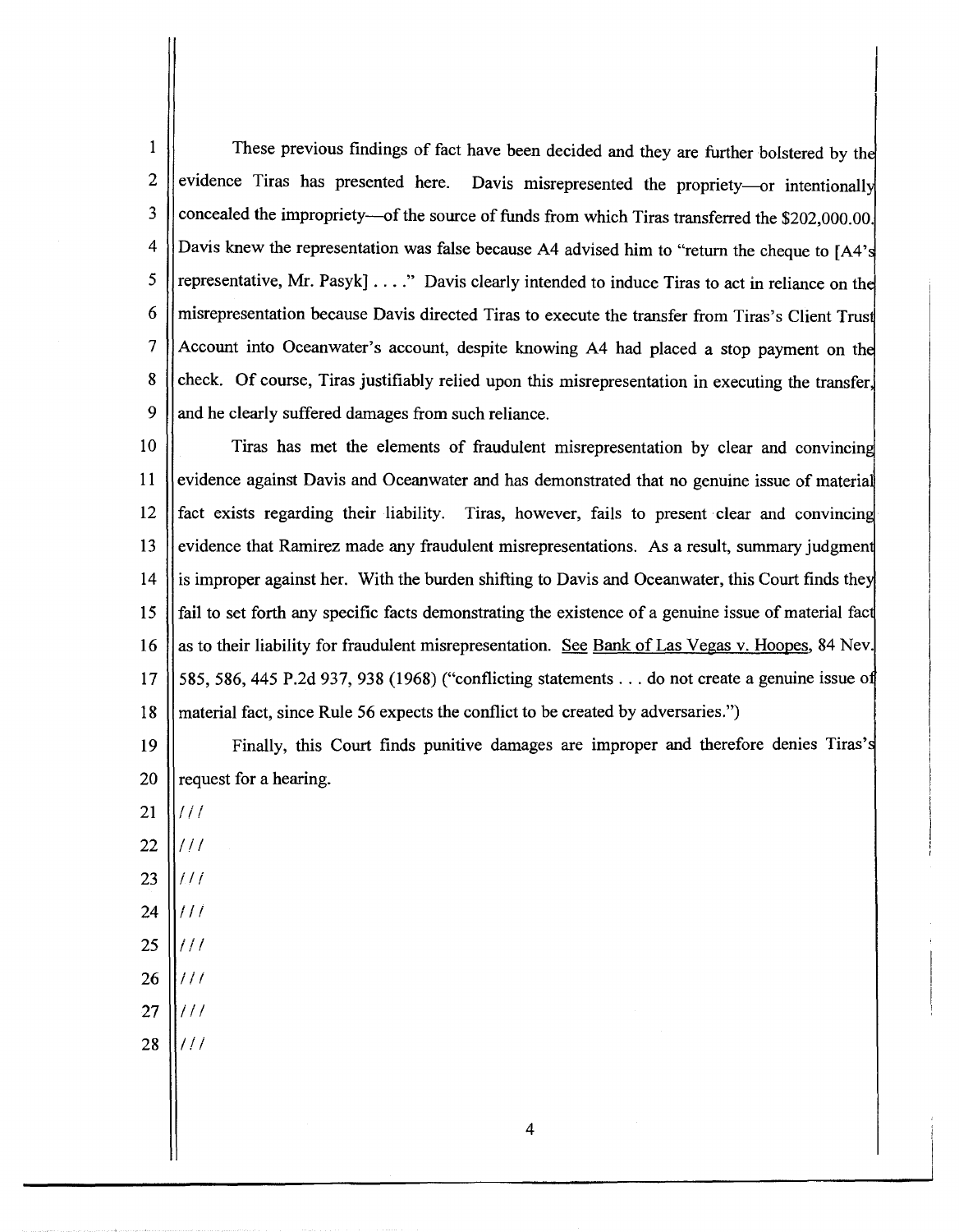| $\mathbf{1}$   | <b>CONCLUSION</b>                                                             |
|----------------|-------------------------------------------------------------------------------|
| $\overline{2}$ | Accordingly, this Court orders:                                               |
| 3              | 1. Tiras's Motion for Partial Summary Judgment on Tiras' Claim for Fraudulent |
| 4              | Misrepresentation; Request for Hearing is GRANTED in part and DENIED in       |
| 5              | part;                                                                         |
| 6              | 2. Tiras's Motion is GRANTED as to Davis and Oceanwater;                      |
| 7              | 3. Tiras's Motion is DENIED as to Ramirez;                                    |
| 8              | 4. Tiras's Request for Hearing on punitive damages is DENIED.                 |
| 9              | IT IS SO ORDERED.                                                             |
| 10             | DATED this 23 day of August, 2012.                                            |
| 11             |                                                                               |
| 12             | ack Managa                                                                    |
| 13             | <b>RICK FLANAGAN</b><br>District Judge                                        |
| 14             |                                                                               |
| 15             |                                                                               |
| 16             |                                                                               |
| 17             |                                                                               |
| 18             |                                                                               |
| 19             |                                                                               |
| 20             |                                                                               |
| 21             |                                                                               |
| 22             |                                                                               |
| 23             |                                                                               |
| 24             |                                                                               |
| 25             |                                                                               |
| 26<br>27       |                                                                               |
| 28             |                                                                               |
|                |                                                                               |
|                |                                                                               |
|                | 5                                                                             |
|                |                                                                               |